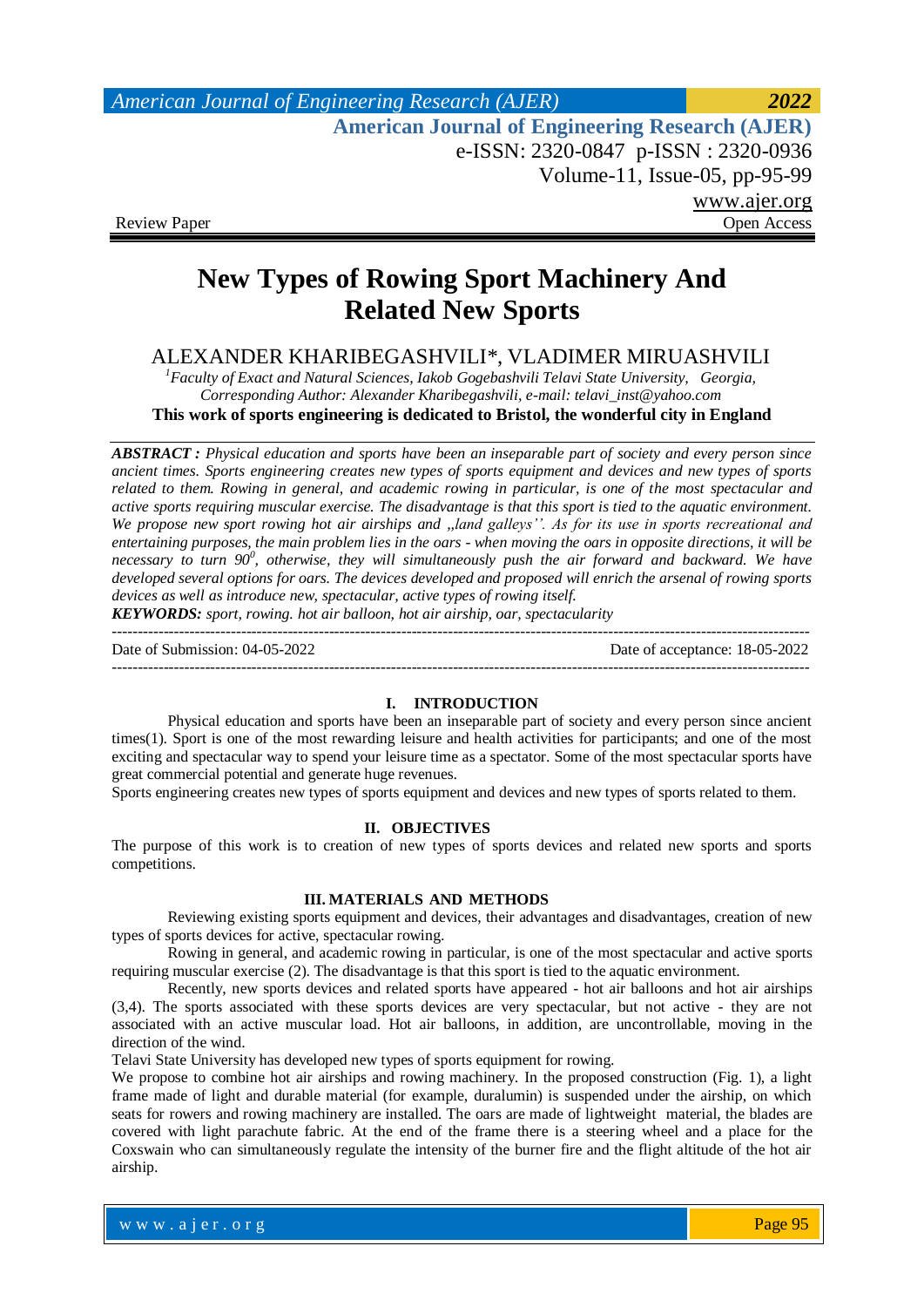

**Fig.1 Rowing Hot Air Airship 1- vertical rudder, 2 - horizontal rudder, 3 - gas hose, 4 - gas supply regulator, 5 - hot air airship burner, 6 - round railing or micro gondola for Coxswain**

The idea of a rowing airship has existed for a long time (Fig.2), but it is not suitable for industrial use.



**Fig. 2 Rowing Airships in the view of early artists**

As for its use in sports recreational and entertaining purposes, the main problem lies in the oars - when moving the oars in opposite directions, it will be necessary to turn  $90^\circ$ , otherwise, they will simultaneously push the air forward and backward. When taking in air, the blades of the oars should be in a vertical position, while passively moving in the opposite direction - in a horizontal position. But in order for the oars to push back more air and create more thrust, the oars must be long and their blades must be large, which will make them difficult to turn.

#### We have developed several options for oars.

In first option (Fig.3) the blades can consist of two halves, which fold under air pressure when the oars move in one direction, and open when the oars move in the opposite direction under the influence of the air.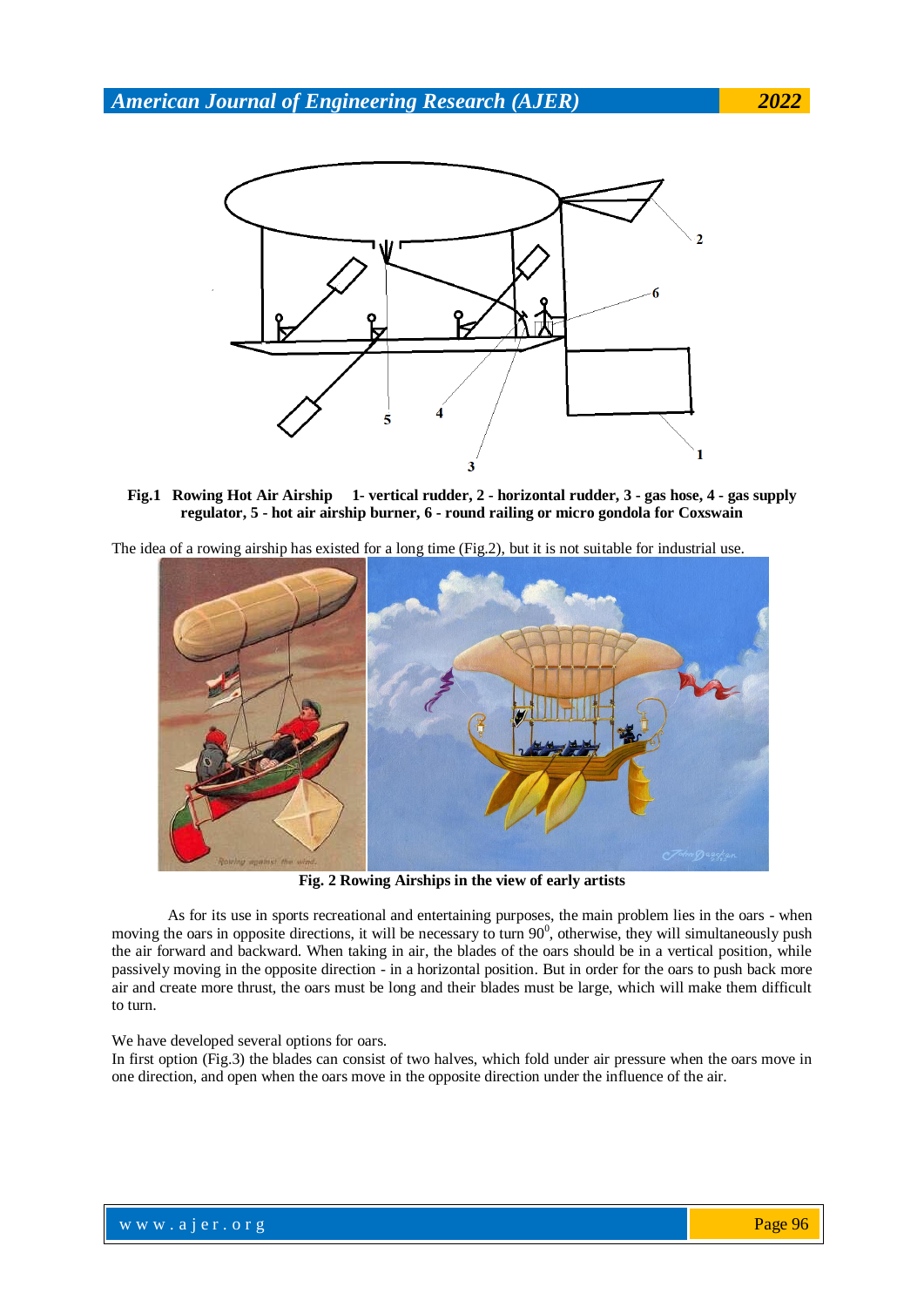

**Fig. 3 Oars with two halves of blade, A – halves of the oar blades in the open position, B - halves of the oar blades in the folded position.**

In second option (Fig. 4), we have developed mechanisms that automatically rotate the oars by  $90^0$ , depending on which of the two horizontal opposite directions they move. These oars consist of two parts, while one part of the oar with a blade can rotate relative to the other part of the oar with a handle both in the horizontal plane and around its axis. A rod with a toothed plate is rigidly fixed to the part of the oar with a handle, and a sector of the toothed gear wheel is fixed to the part of the oar with a blade. In hinge 3, one part of the oar rotates around the other in a horizontal plane at a small angle of  $3^0$ - $5^0$ , in hinge 4 one part of the oar rotates around the other and longitudinal axis of the oar by  $90^{\circ}$ . When the oar moves in opposite horizontal directions, the toothed plate turns the oar blade in opposite directions by  $90^\circ$  through the sector of toothed gear wheel.

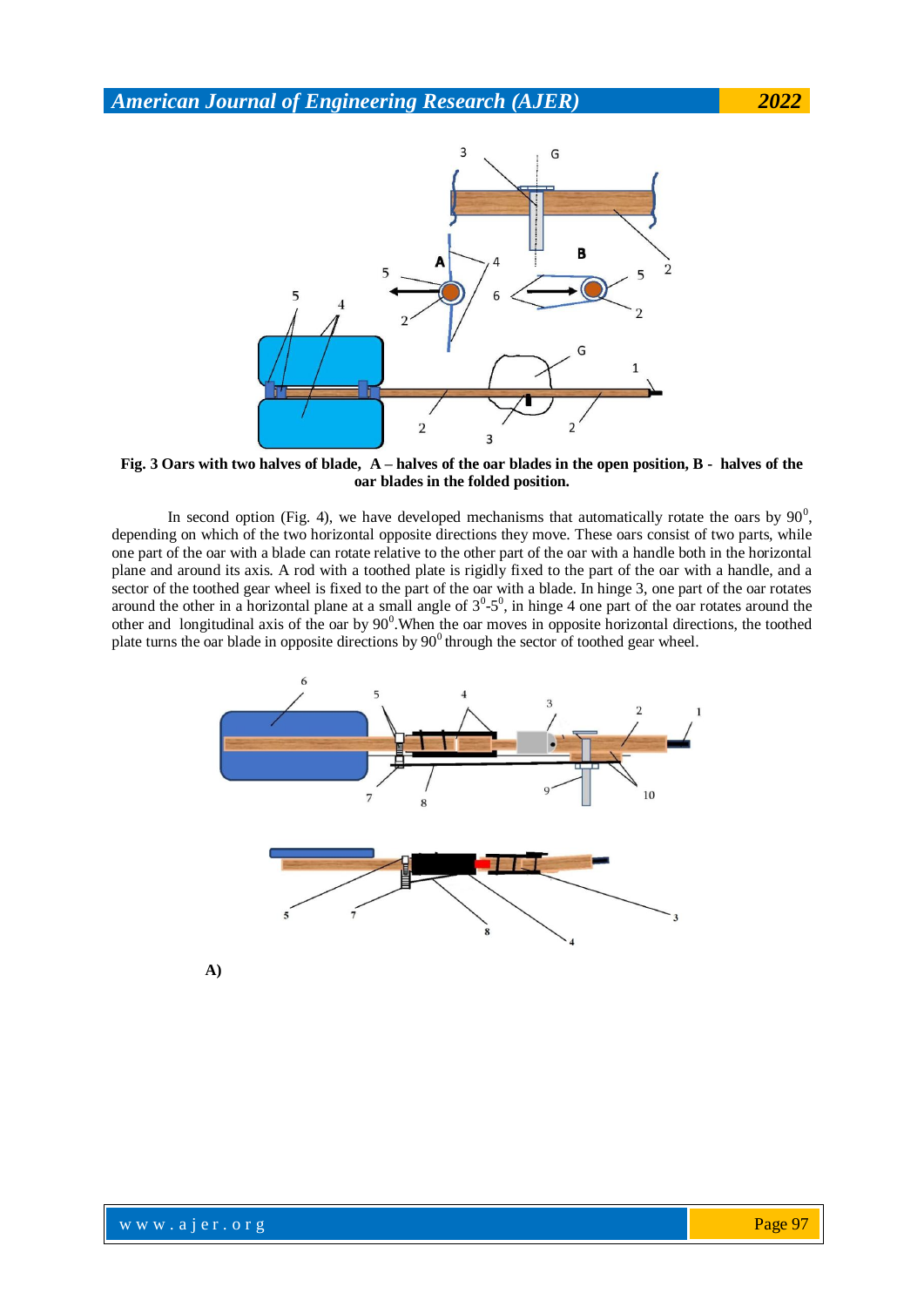

**3 - the hinge, where one part of the oar rotates around the other in a horizontal plane at a small angle of 3 0 -5 0 , 4 –the hinge, where one part of the oar rotates around the other part and longitudinal axis of the oar by 90<sup>0</sup> , 5 – the sector of the toothed gear wheel which is fixed to the part of the oar with a blade, the toothed plate 7 with a rod 8 which is rigidly fixed to the part of the oar with a handle**

**A) The oar with a blade in the horizontal position, B) The oar with a blade in the vertical position**

In third option, the oars can be equipped with a hydraulic or electric system, which automatically, or by pressing a button on the oars, will turn the blades of the oars by  $90^{\circ}$  when changing the direction of movement.

Since, unlike water rowing, the oars do not need to be lowered and raised in a rowing hot air airship, they can be installed with the possibility of movement only in a horizontal plane.

In addition to airborne rowing, Telavi State University has developed sports equipment for land rowing (Fig. 5) for Motor Speedways. The frame with seats for rowers and rowing systems (machinery) is equipped with wheels, a steering wheel and a seat for the Coxswain are installed in the front of the frame.